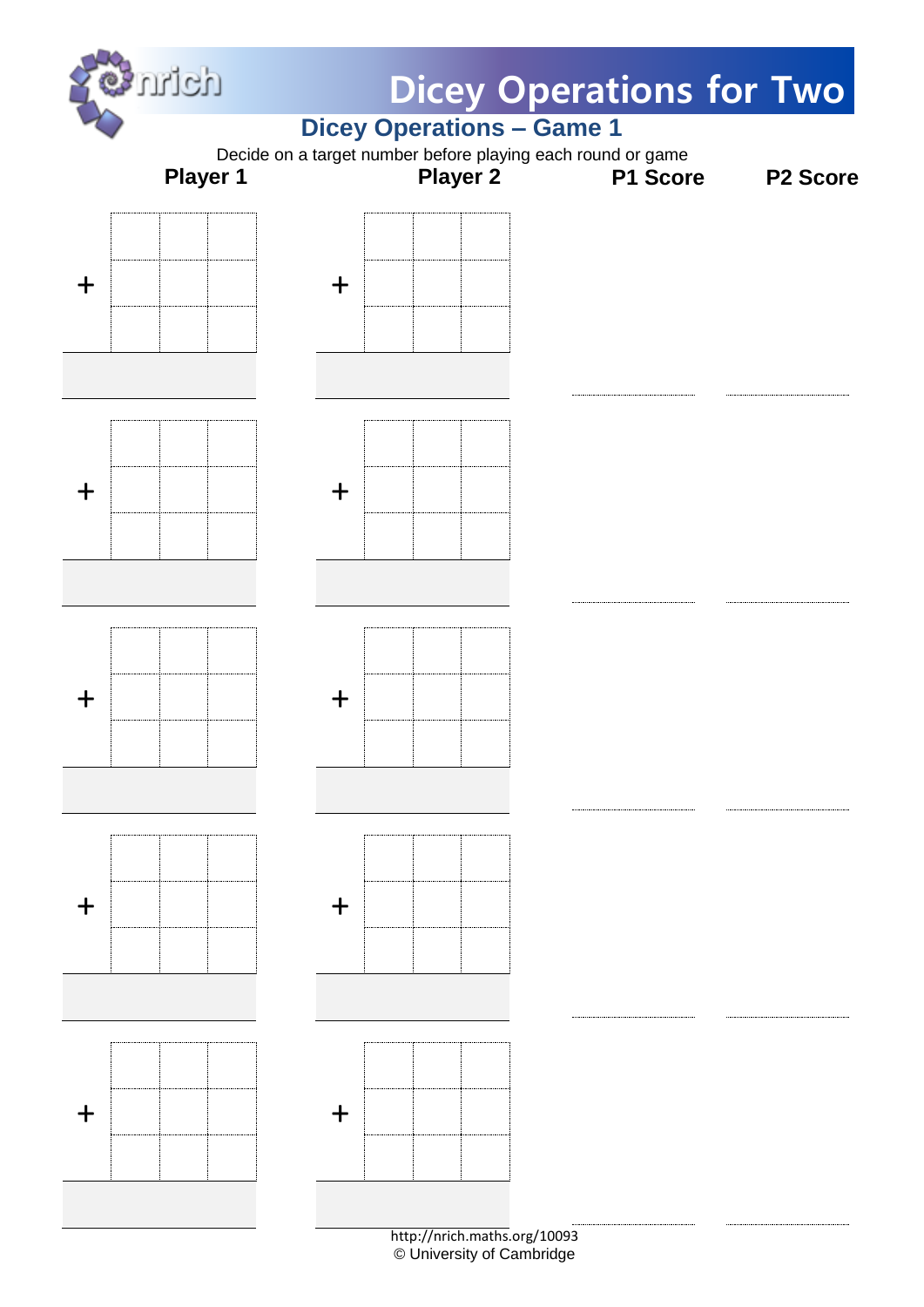

**Dicey Operations for Two**

## **Dicey Operations – Game 2**

Decide on a target number before playing each round or game

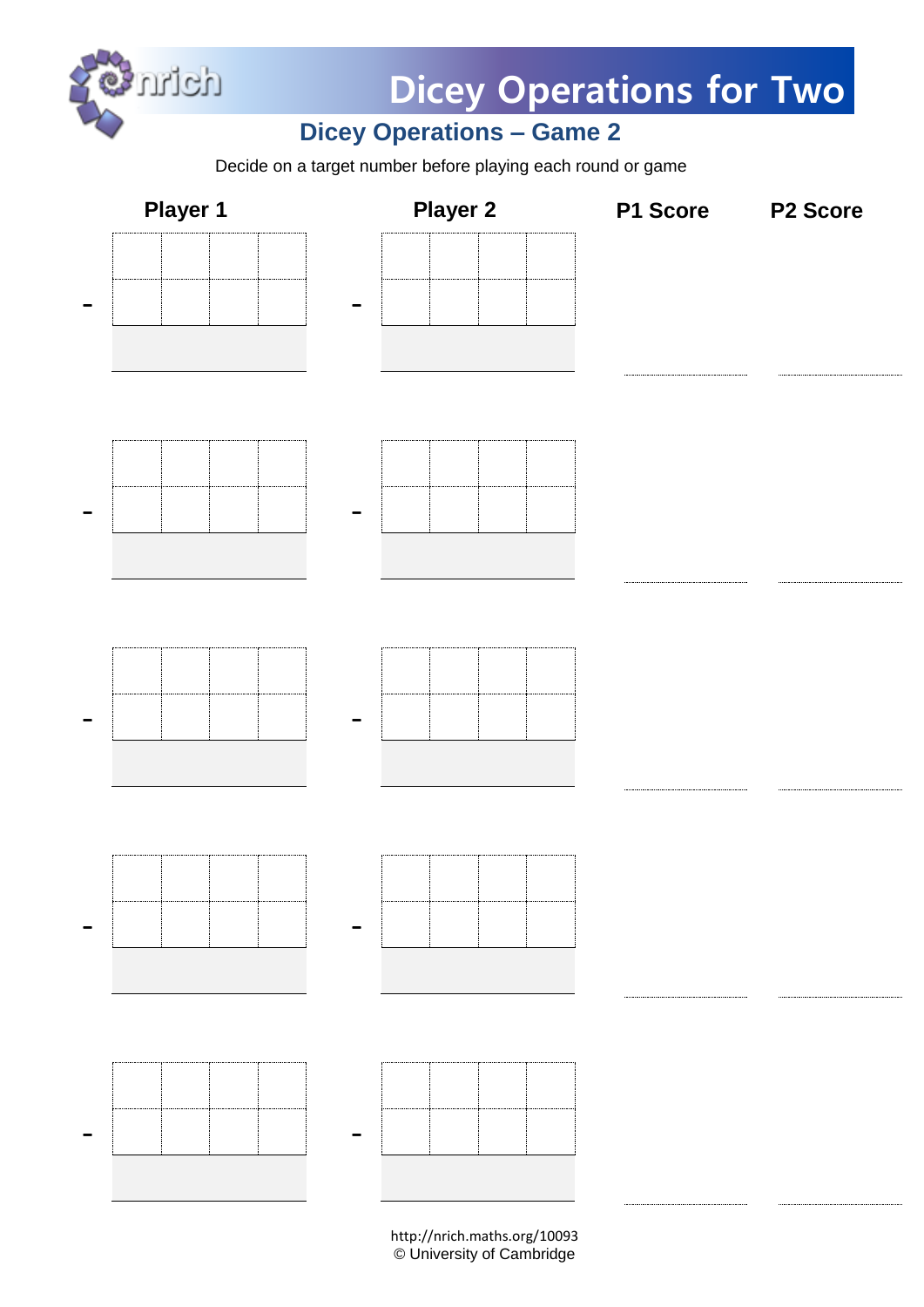

**Dicey Operations for Two**

## **Dicey Operations – Game 3**

Decide on a target number before playing each round or game



© University of Cambridge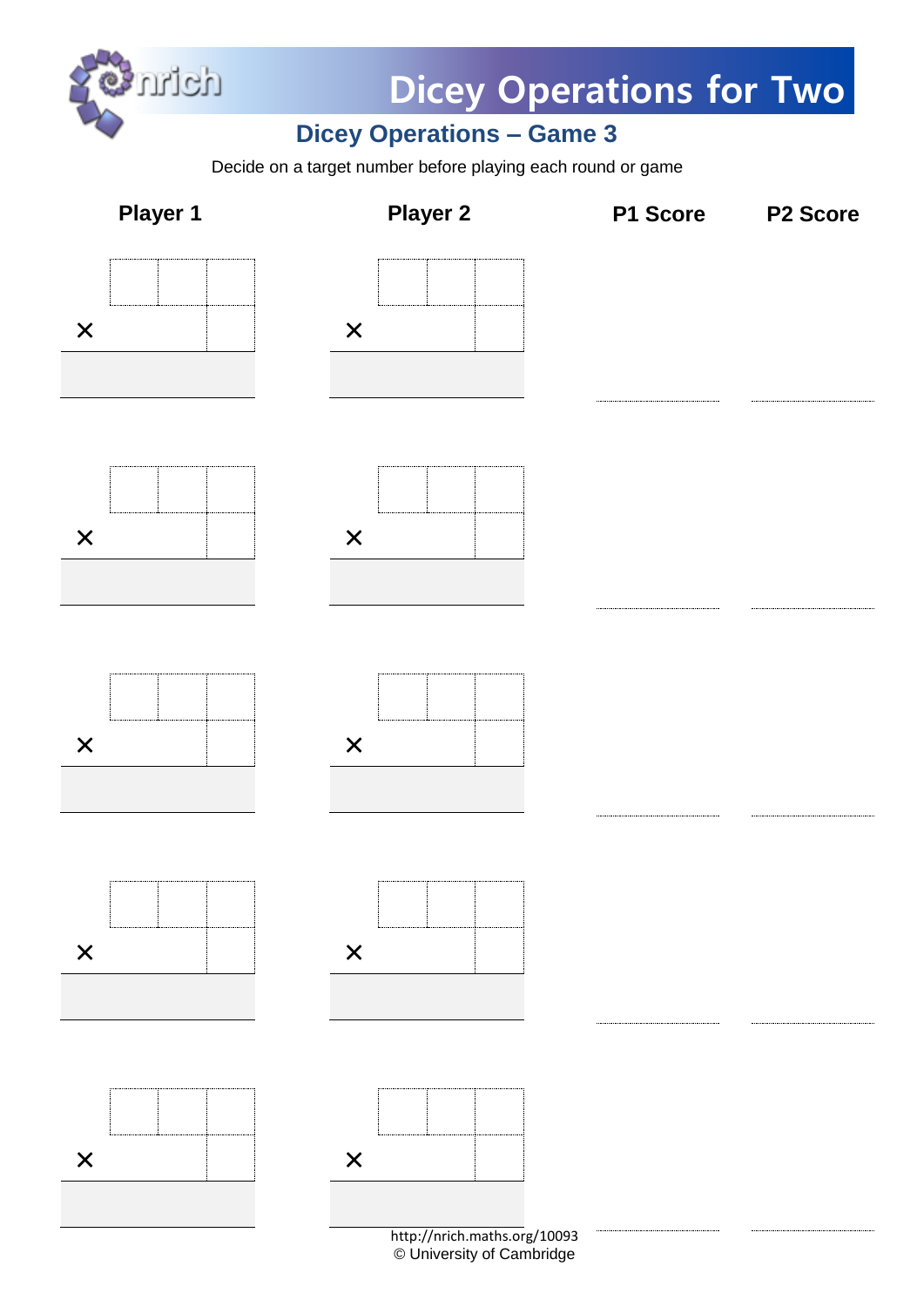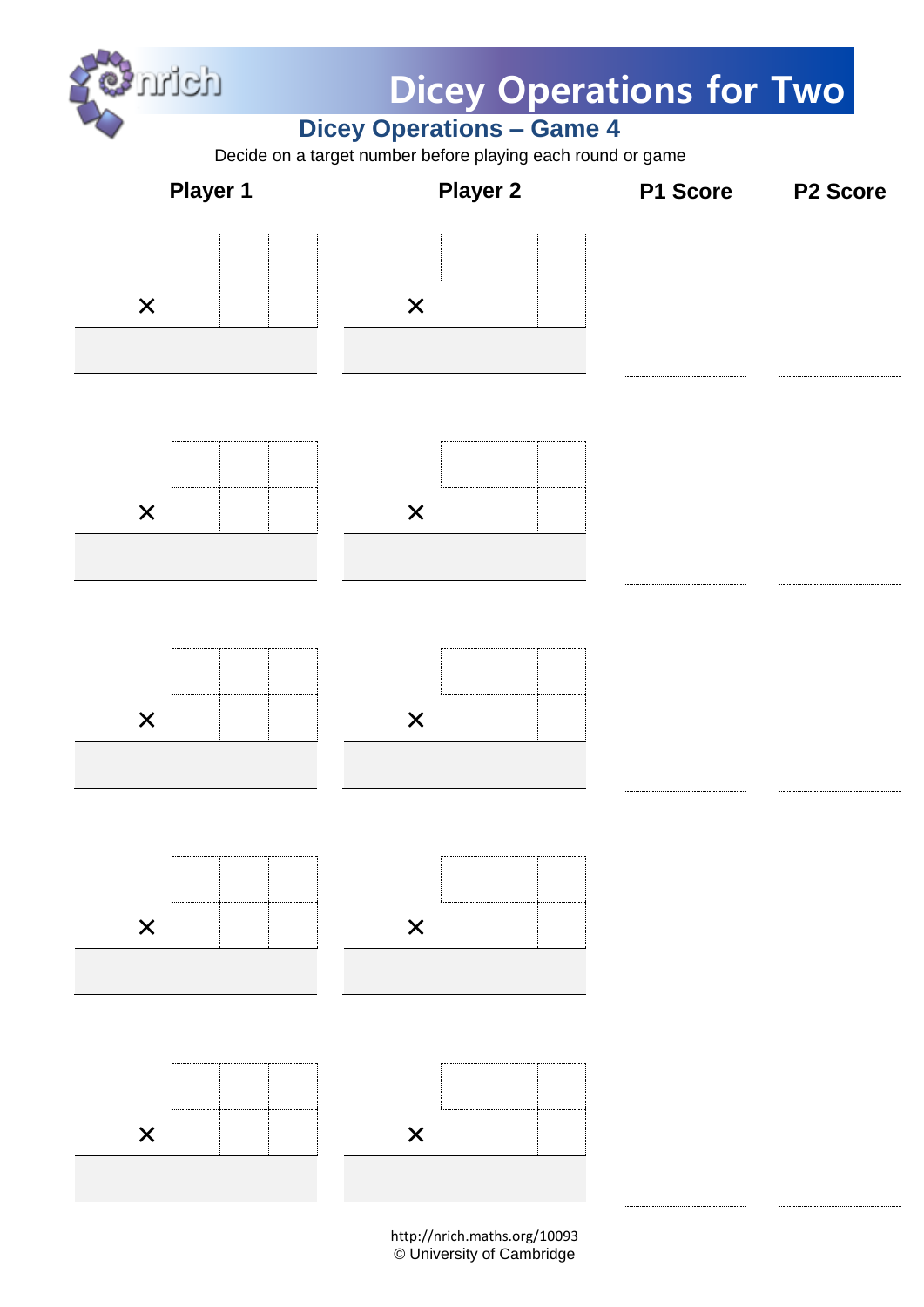